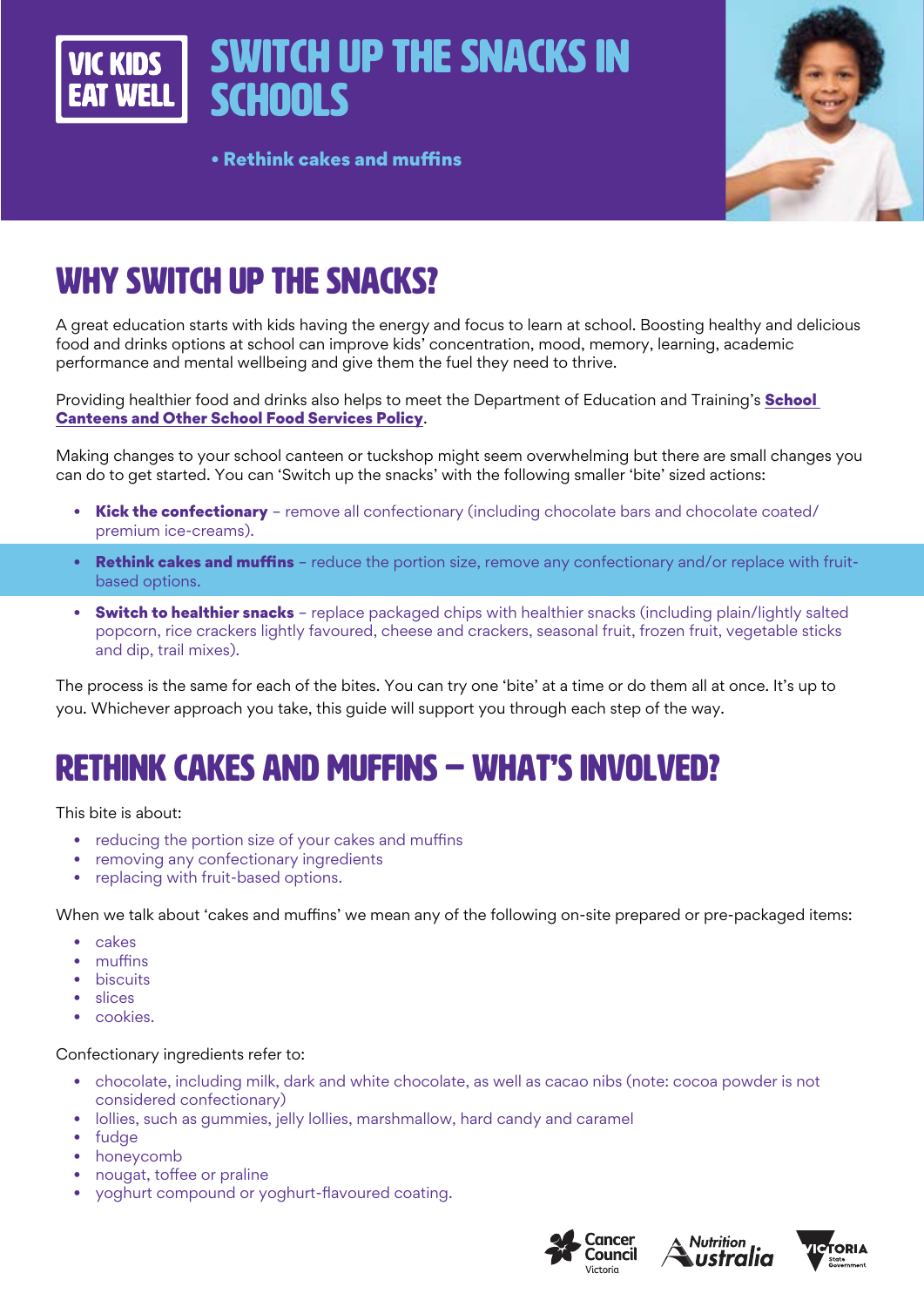To **rethink your cakes and muffins**, follow our three simple steps:





## STEP ONE: REVIEW

We want kids to have access to healthier snacks wherever they are.

So, start by reviewing how many cakes and muffins are currently on offer in your canteen, your vending machine if you have one, or your external food service if you don't have an on-site canteen. Take note of how many are being sold, their serving size and whether they contain any confectionary. This will help identify which items should be removed and/or replaced.



### TIP:

You can use the free product assessment tool, [FoodChecker](https://foodchecker.heas.health.vic.gov.au/), to check how your snacks are classified.

Just search or assess products in the category'sweet snacks' OR 'savoury snacks'. All baked goods classified as GREEN or AMBER in [FoodChecker](https://foodchecker.heas.health.vic.gov.au/) are considered healthier items.



## STEP TWO: PLAN

The next step involves planning how you will make the changes.

There are many healthier cakes and muffins that kids love. The simplest changes include:

- reducing the portion size e.g. make smaller/mini muffins and biscuits and cut slices into smaller pieces
- removing any confectionary ingredients such as chocolate chips
- replacing with fruit ingredients (including fresh, frozen or dried fruit). For example, removing chocolate chips from muffins and replacing with pear or blueberries.

If baking on-site, head to our '[popular recipes' section](http://heas.health.vic.gov.au/schools/recipes).







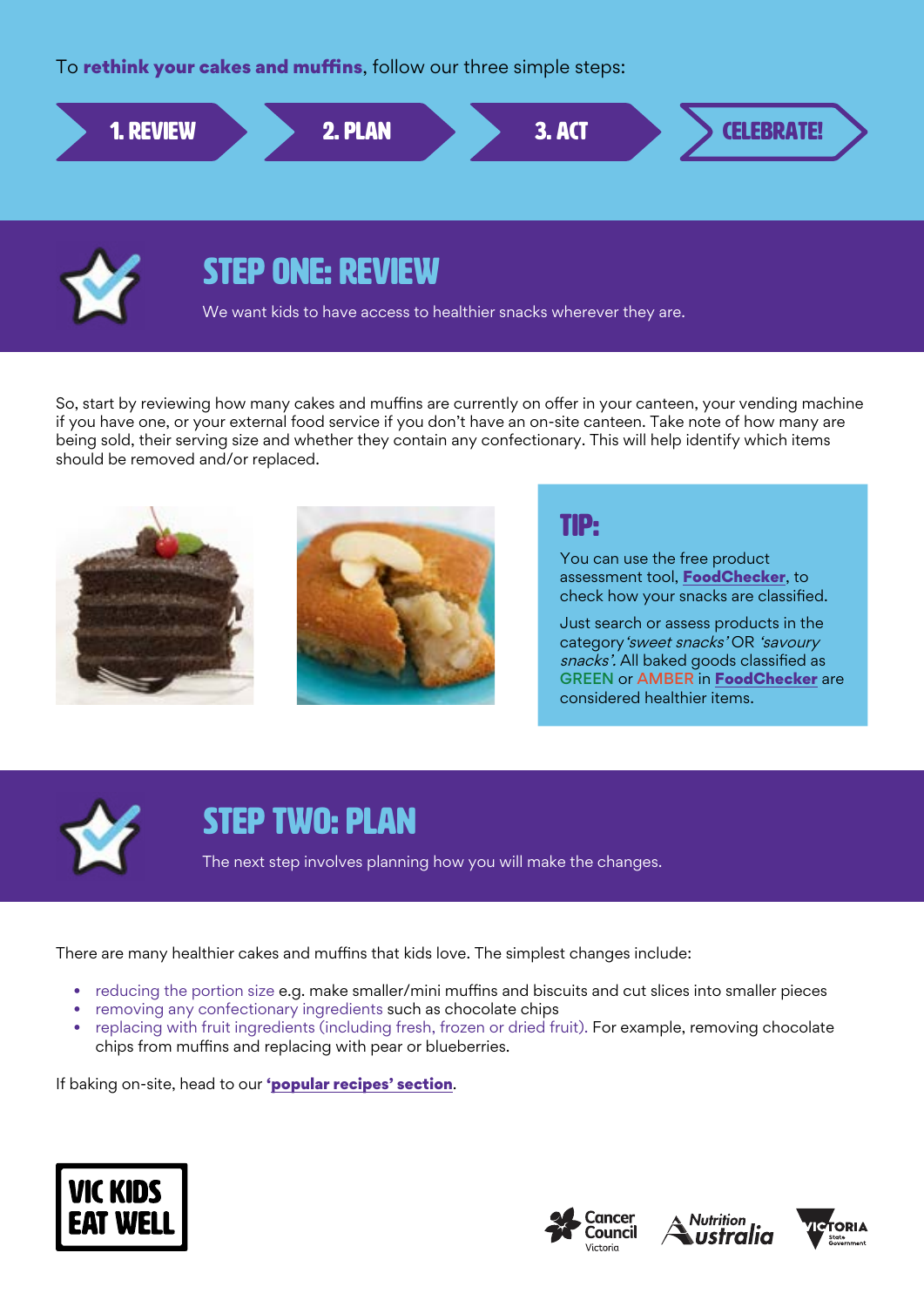

If your cakes and muffins are not made on-site, find out who your supplier is. It could be a local distributor, wholesaler, vending machine supplier or supermarket. If it is a local distributor, wholesaler or vending machine supplier, contact them to discuss and determine healthier options the school can purchase.

- If there is a contract or agreement in place, discuss with the supplier what flexibility there is and how healthier options could be included in the existing contract.
- If the contract is set, you might need to wait to influence the contract when it comes time for renewal. Or consider using a different supplier that can offer the options you want.
- Order the smaller/mini versions of their fruit-based options (if possible) and avoid those containing confec tionary.

# Preparing for change

Look for ways to engage your school community in making changes. Take opportunities to talk to families, staff, students, canteen staff and volunteers to get a sense of the 'appetite' for change and the best way to introduce changes. Involve the Parents and Friends Association, School Council, Sustainability Club or Wellbeing Committee if there is one. You can make changes all at once or use a gradual approach:

All at once involves making the changes overnight or all in one go. An ideal time to do this is at the beginning of a new school year or term. This is the quickest approach and usually works best if you are only introducing a few changes and when you know there is good support for change.

A gradual approach gives students more time to get used to the changes and an opportunity to try alternative options. It is often the more readily accepted option if you need to make lots of changes. There are two ways you could take a gradual approach:

- 1. Replace the least popular cakes and muffins first, then work on replacing the best sellers second.
- 2. Sell down your stock of cakes and muffins and don't order more once you sell out. As they sell out replace with healthier options.









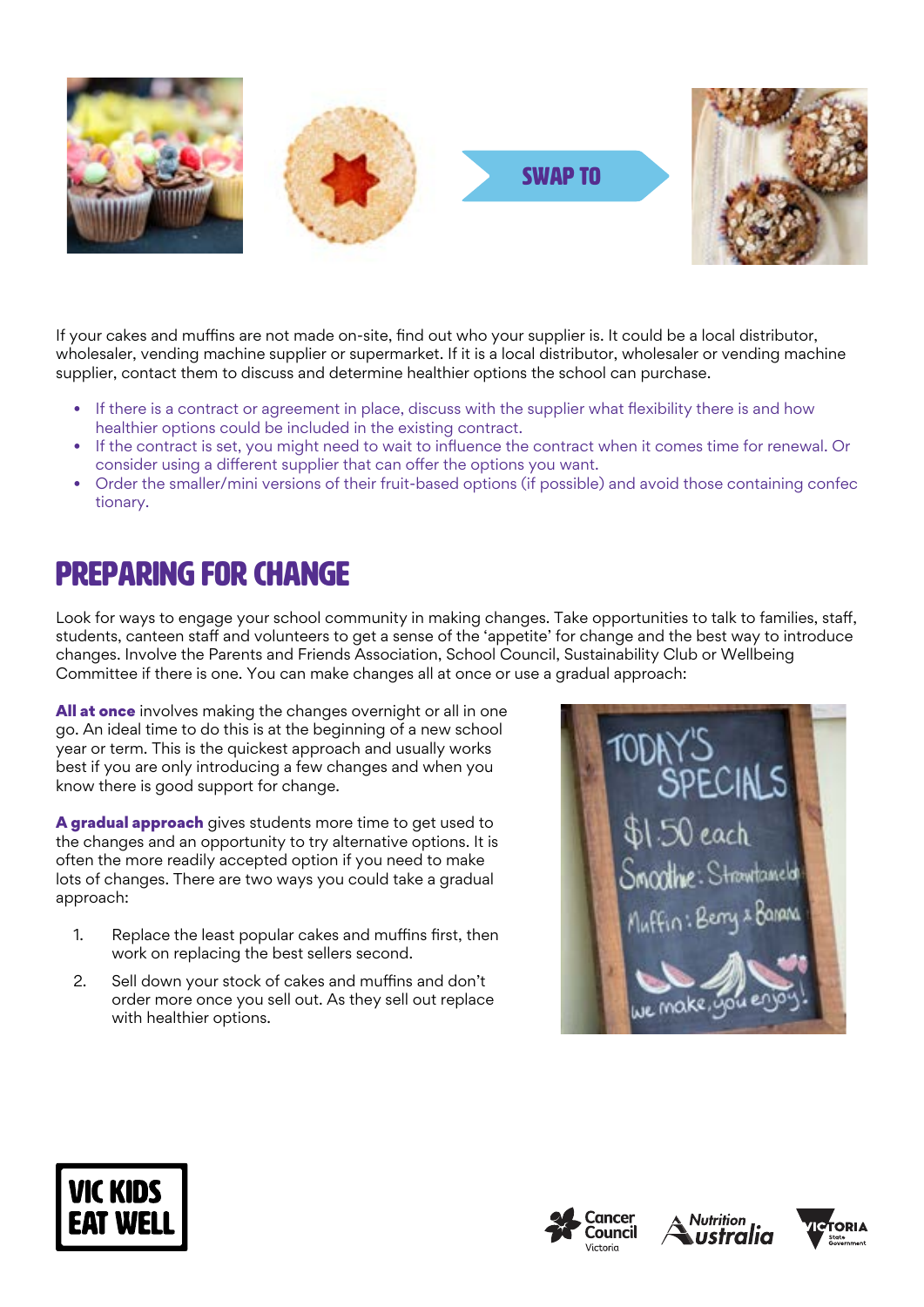

### STEP THREE: ACT

Now you've done all the groundwork, it's time to put it into action.

#### Here's a great example of rethinking cakes and muffins.

Vic Kids' College (P–12) reviewed the baked goods on their menu and found that they had six different cakes and muffins available (see menu below, baked goods are highlighted in red). They then identified some healthier (and popular) alternatives that they knew the kids would love. With just a few simple switches, the result was a much healthier snacks menu.

| <b>Snacks Menu BEFORE</b>                                     | Price (\$) |
|---------------------------------------------------------------|------------|
| Sweet snacks                                                  |            |
| Muffins – choc chip/chocolate*/blueberry,<br>100 <sub>q</sub> | 2.50       |
| Caramel chocolate slice, 50g                                  | 2.50       |
| Jumbo chocolate chip biscuit, 50g                             | 2.00       |
| Yoghurt tubs, assorted flavours                               | 1.5O       |
| Fresh seasonal fruit cups                                     | 2.50       |
| Banana bread, large 100g                                      | 3 OC       |

| <b>Snacks Menu AFTER</b>                                      | Price (\$) |
|---------------------------------------------------------------|------------|
| Sweet snacks                                                  |            |
| Mini muffins - apple & cinnamon/<br>chocolate*/blueberry, 40g | 1.00       |
| Hummingbird slice, 25g                                        | 1.50       |
| Anzac biscuit, 20g                                            | 1.00       |
| Yoghurt tubs, assorted flavours                               | 1.00       |
| Fresh seasonal fruit cups                                     | 2.50       |
| Banana bread, small 50g                                       | 1.50       |

\*made with cocoa powder and not chocolate.

# SUPPORTING SUCCESS

Think about the ways you can promote your new healthy options through the way they are placed, priced and promoted. You are more likely to have success by:

- placing the healthier options at students' eye level on the counters
- promoting the healthier cakes and muffins in meal deals together with healthier food options e.g. cheese and salad wrap and mini muffin for \$6
- pricing healthier cakes and muffins competitively so they are the cheaper choice e.g. consider lowering the price of healthier options or increasing the price of less healthy options
- promoting the benefits of healthier options through newsletters and other regular communication channels
- **getting students involved in promoting the changes** by designing posters, menus, promotions, competitions andlabelling.

Remember, this is just one of the 'bites' you can do to switch up the snacks. Check out 'Kick the confectionary' and 'Switch to healthier snacks'.